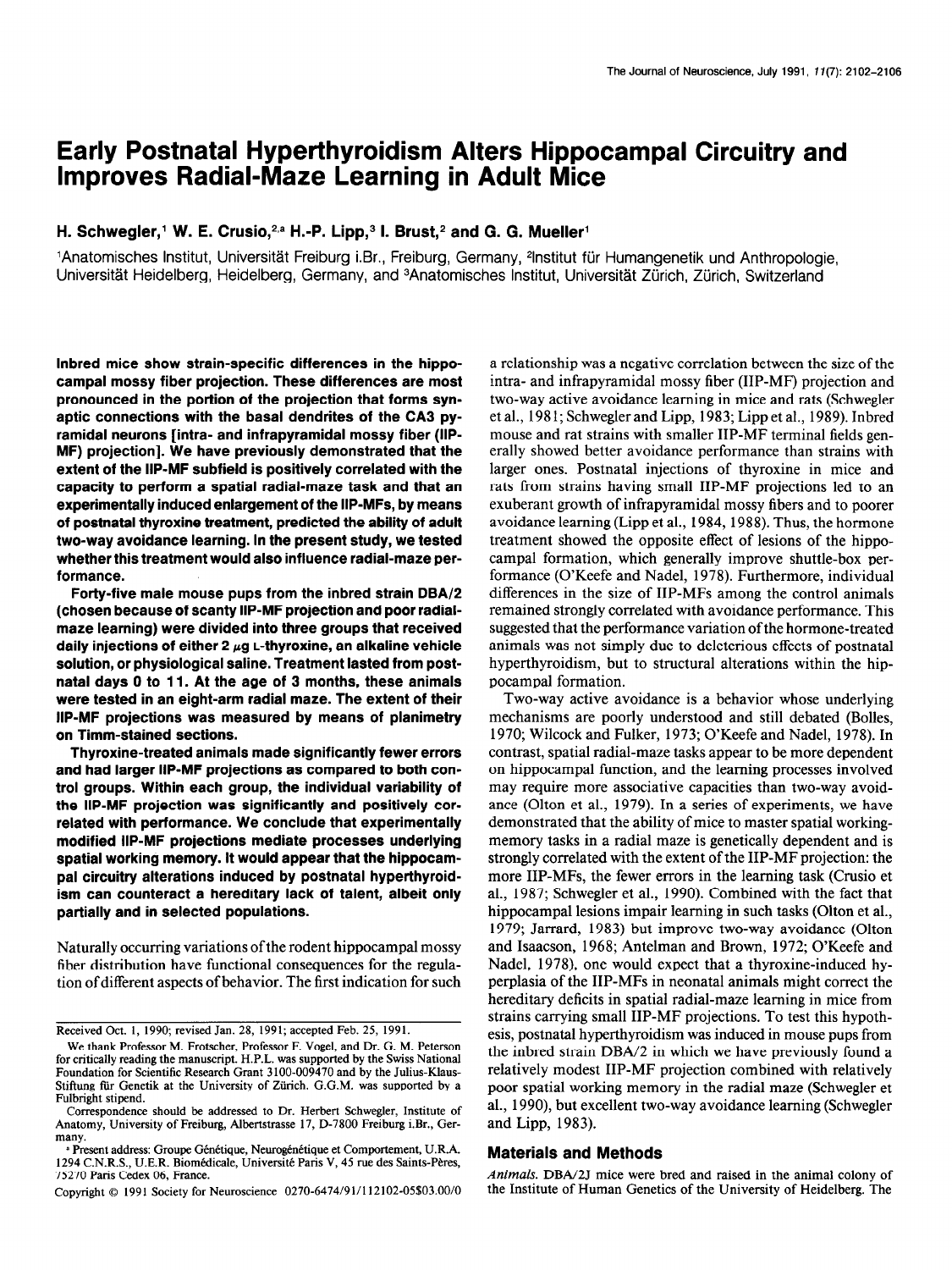#### Table 1. Means and SEM of hippocampal and behavioral measures

| Variable                                                                      | Treatments     |                |                |
|-------------------------------------------------------------------------------|----------------|----------------|----------------|
|                                                                               | Thyroxine      | Sörensen       | NaCl           |
| Body weight (gm)                                                              | $23.2 \pm 0.7$ | $24.4 \pm 0.4$ | $24.3 \pm 0.4$ |
| Brain weight $(mg)$ ***                                                       | $361 \pm 4$    | $386 \pm 4$    | $390 \pm 3$    |
| Stratum moleculare (mm <sup>2</sup> $\times$ 10 <sup>-3</sup> )               | $278 \pm 8$    | $301 \pm 11$   | $282 + 9$      |
| Stratum granulosum (mm <sup>2</sup> $\times$ 10 <sup>-3</sup> ) <sup>**</sup> | $53 \pm 2$     | $63 \pm 2$     | $56 \pm 2$     |
| Regio inferior (mm <sup>2</sup> $\times$ 10 <sup>-3</sup> )                   | $601 \pm 19$   | $670 \pm 30$   | $649 \pm 24$   |
| % Stratum oriens                                                              | $32.1 \pm 0.4$ | $32.6 \pm 0.4$ | $33.4 \pm 0.5$ |
| % Stratum pyramidale                                                          | $14.4 \pm 0.4$ | $13.7 \pm 0.2$ | $13.8 \pm 0.3$ |
| % Stratum radiatum                                                            | $26.4 \pm 0.3$ | $26.5 \pm 0.2$ | $26.5 \pm 0.4$ |
| % Stratum lacumesum-moleculare                                                | $5.7 \pm 0.2$  | $6.3 \pm 0.2$  | $5.9 + 0.2$    |
| % Hilus (CA4)                                                                 | $9.4 \pm 0.3$  | $9.9 \pm 0.2$  | $9.2 \pm 0.2$  |
| $%$ SP-MF*                                                                    | $12.0 \pm 0.4$ | $11.0 \pm 0.3$ | $11.1 \pm 0.2$ |
| % IIP-MF***                                                                   | $1.9 \pm 0.1$  | $1.3 \pm 0.1$  | $1.3 \pm 0.1$  |
| Numbers of errors, day 5***                                                   | $4.3 \pm 0.8$  | $8.7 \pm 1.2$  | $11.3 \pm 1.2$ |
| Running speed, day 5                                                          | $6.6 \pm 0.7$  | $6.3 \pm 0.4$  | $7.6 \pm 0.5$  |

Significance levels of ANOVA: \*,  $p < 0.05$ ; \*\*,  $p < 0.01$ ; \*\*\*,  $p < 0.001$ .

strain has been maintained there for 15 yr. All animals were kept under a 12-hr:12-hr dark/light cycle, with lights on at 6 A.M. Food and water were available ad libitum.

Postnatal treatment. Three treatments were applied. Hyperthyroidism was produced by subcutaneous injections of a daily dose of 2  $\mu$ g L-thyroxine dissolved in 0.05 ml of Sorensen's buffer (pH 9.0), starting at postnatal day 0 and ending at day 11. Two types of control injections were applied in similar intervals and volumes, one consisting of the Sörensen vehicle solution, the other of physiological saline.

Because hyperthyroidism accelerates development, all pups in a given litter received the same treatment to prevent a competitive advantage of treated over untreated littermates. Litters were obtained from 10 breeding pairs. Because litters were small (two to six pups) and mortality fairly high (up to SO%), several litters from each pair had to be used. However, subsequent litters from a given pair received different treatments. After weaning, only males were taken and kept together in groups of three or four animals.

Behavior. The radial maze consisted of a central platform and eight arms made of transparent Plexiglas. The central part measured 22 cm in diameter. The closed arms were 25 cm long, 6 cm high, and 6 cm wide. Several fresh food pellets were deposited beyond the end of each arm behind a perforated wall. This served to prevent the animals from selecting a baited arm by smelling the presence or absence of a reward. All arms were baited by placing a food pellet (about 10 mg) behind a low barrier. The maze was placed on the floor, and several extramaze cues were provided close to the maze and between the arms. At the start of each trial, the mouse was placed in the center of the maze and allowed free choice of all eight arms. Between choices the mouse was confined in the center of the maze for 5 set by means of transparent guillotine doors at the entrance of each arm.

Mice received a IO-min habituation trial with free access to all arms 24 hr prior to training. Subsequently, they were deprived of food but not of water. During training, the body weight was kept at about 85% of the pretest body weight. Training took place on five consecutive days with one trial per day. A trial was terminated when the animal had eaten all rewards or after 15 min. Entry to an arm was counted when the mouse had entered with all four paws. An error was noted if an animal entered an arm previously visited, or if it did not eat the pellet. The number of errors and running speed in cm/sec was recorded for each day of training. Only data from the last 3 d of training were used for subsequent analysis. For calculating morphobehavioral correlations, only behavioral data from day 5 of training were used. This variable was chosen because in previous experiments it had revealed the clearest strain differences (Schwegler et al., 1990). Because of the obvious effects of thyroxine (smaller size of the animal, higher reactivity), a blind behavioral analysis was not possible.

Histology and morphometry. After training, all brains of the mice were processed for Timm's staining (for details, see Schwegler and Lipp, 1983). Brains were weighed after perfusion with a 1.17% solution of phosphate-buffered sodium sulfide (pH 7.4) for 1 min, followed sequentially by a phosphate-buffered solution of 3% glutaraldehyde for 5

min and a 5-min rinse with the sodium sulfide solution. The brains were postfixed overnight in a buffered sucrose solution containing 3% glutaraldehyde and then cut in  $40$ - $\mu$ m horizontal sections using a cryostat. Sections were mounted on glass slides, developed for 45-60 min in Timm's solution containing a protective colloid, hydroquinone, citric acid, and silver nitrate, and finally embedded in Merckoglass.

For morphometry, 10 sections per animal were sampled starting immediately below the ventralmost part of the septal pole of the hippocampus. Taking every other one, five sections either from the right or left hippocampus were analyzed per animal.

Morphometric analysis was carried out by measuring of outlines and distributions of Timm-stained bands and patches on drawings made with a projection microscope (magnification,  $160 \times$ ) on a graphics tablet connected to a desk computer (for details, see Schwegler and Lipp, 1983). The area covered by the scattered IIP-MF projection was obtained by overlaying the drawings with a point grid and counting the number of points coincident with the Timm reaction product.

The hippocampal variables used for the correlative study were the mean absolute sizes of the strata moleculare and granulosum of the fascia dentata, CA3/CA4, and the mean relative sizes (expressed as percentage of CA3/CA4) of the following hippocampal subfields: strata oriens, pyramidale, lucidum [suprapyramidal mossy fibers (SP-MFs)], radiatum, and lacunosum-moleculare and the intra- and infrapyramidal mossy fiber (IIP-MF) projection. The morphological analysis was carried out blindly.

Statistics. Treatment effects were assessed by means of a nonparametric analysis of variance (Kruskal-Wallis test; Siegel, 1956). Spearman's rank correlation  $(r<sub>s</sub>)$  was used to estimate correlation coefficients.

#### Results

#### Behavior

Thyroxine-treated mice made fewer errors in the radial-maze task than either saline or Sörensen-treated controls (Table 1). This difference was highly significant at the fifth day of training, as revealed by a Kruskal-Wallis one-way ANOVA  $(H = 22.11)$ ;  $df = 2$ ;  $p < 0.001$ ). It could be observed also on day 3 of training and marginally on day 4. Although the hormone-treated mice showed enhanced reactivity as indicated by increased jumping and escapes during handling, their running speed did not differ from that of the controls.

#### Morphology

Postnatal thyroxine injections resulted in significantly decreased brain weight ( $H = 18.20$ ; df = 2;  $p < 0.001$ ), but not body weight (Table l), and in an enlargement of the relative area of the IIP-MF projection by approximately 45% (Table 1, Fig. 1). No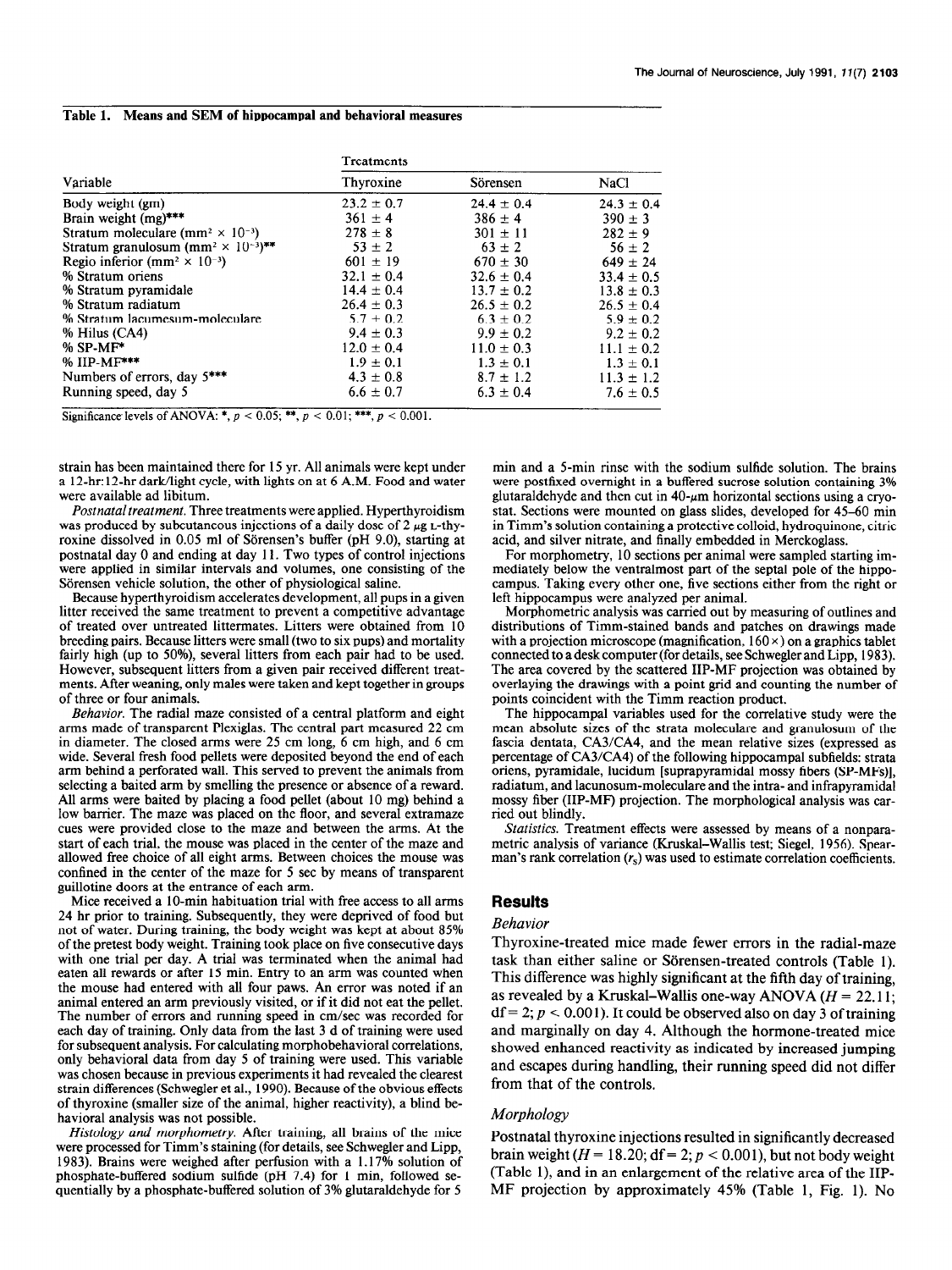

Figure 1. a, Timm-stained hippocampus of an adult DBA/2 mouse in which postnatal hyperthyroidism induced a marked hyperplasia of the intra- and infrapyramidal mossy fibers (indicated by arrows). b, Same region of an adult DBA/2 control mouse treated with Sörensen's buffer alone. Note the markedly smaller size of the IIP-MF (arrow).

differences were found between the two control groups. The proliferation of the IIP-MFs was most pronounced in the hilar parts of CA3. However, in a few animals, a small band of IIP-MFs was observed near the border of CA2. In most mouse strains, Timm reactivity appears only sparsely scattered in this location.. Among the other hippocampal subfields, the relative size of the SP-MF projection was about 8% larger in thyroxinetreated mice (Table 1). In the fascia dentata, the Sörensen-treated group had a larger granule cell layer as compared to the other groups. The size of the molecular layer did not differ between the groups. Otherwise, the morphology of the Timm-stained hippocampi did not show aberrations as compared to untreated DBA/2 mice.

#### Morphobehavioral correlations

The within-group variability of the IIP-MF projection was about equal in the treatment groups. However, within each group, the error scores on day 5 were still negatively and significantly correlated with the IIP-MFs (Fig. 2), most strongly in the thyroxineand Sörensen-treated animals. In the thyroxine-treated group, the behavioral score was also correlated with the size of the stratum oriens ( $r_s = 0.57$ ; df = 13;  $p < 0.05$ ) and with the SP-MF projection ( $r_s = -0.61$ ; df = 13;  $p < 0.05$ ). In the Sörensentreated control group, an additional correlation occurred only with the relative size of the stratum lacunosum-moleculare  $(r<sub>s</sub>$  $= 0.58$ ; df = 13;  $p < 0.05$ ). The occurrence of such within-group correlations shows that the between-group differences in behavior could hardly have been due to unconsciously biased recording of behavior (see Materials and Methods).

#### Discussion

The results of this study show that variations of the IIP-MF projections are positively correlated with performance in a spatial radial-maze task as it has been predicted by our former data (Lipp et al., 1988). They are in agreement with results of hippocampal lesion studies in rats that generally have revealed a substantial impairment of spatial radial-maze learning (Olton et al., 1979; Jarrard, 1983). The origin of the structural variations appears to be irrelevant for the observed correlation, because it was found in both the thyroxine-treated and the control animals. This bears a remarkable similarity to the results of the

previous study on thyroxine-induced variation of IIP-MFs and two-way avoidance learning (Lipp et al., 1988). The morphometrical results from both studies are largely similar, the observed hyperplasia of the IIP-MFs being slightly less in the present study. This probably reflects minor methodological differences in the quantitative analysis between different experimentators (cf. Schwegler and Lipp, 1983). In the previous study, it was found that the within-group variability of the IIP-MFs in 75 treated DBA/2 mice covaried strongly yet negatively with two-way avoidance performance (Lipp et al., 1988). Precisely the same phenomenon was found in the present study in another 45 animals, with the exception of a different sign of the correlations, this reversal being predicted from lesion studies of the hippocampus and from between-strain correlations. Thus, the observed correlation between hippocampal mossy fiber variations and two entirely different but hippocampus-dependent behaviors strongly suggests that mossy fiber variations are, indeed, influencing hippocampal processing. The results of the two-way avoidance study had also led to the suspicion that the decrease in avoidance learning associated with larger projections did not reflect an impairment, but rather an improvement of hippocampal function. This hypothesis appears to be corroborated by the present results.

Taken together, the data presented here as well as our earlier data provide evidence that variations in the extent of the IIP-MF projection, or of an intrahippocampally associated variable thereof, determine one of the basic parameters of hippocampal physiology that is capable of influencing radial-maze learning in a *linear* fashion. The nature of the physiological process associated with size variations of the IIP-MF projection is unknown. Recent data suggest that it may relate to long-term potentiation (LTP), because slice preparations from mouse strains with differential mossy fiber projections have shown a larger population spike amplitude after tetanic stimulation in mouse hippocampi with extended IIP-MF projections (Heimrich et al., 1989). One may notice here also that LTP involving mossy fiber synapses is distinctly different from LTP occurring in associational synapses of the Schaffer collaterals (Zalutsky and Nicoll, 1990), suggesting functional specialization of hippocampal projection systems. Equally possible appears an association between extent of the IIP-MF projection and hippocampal activity levels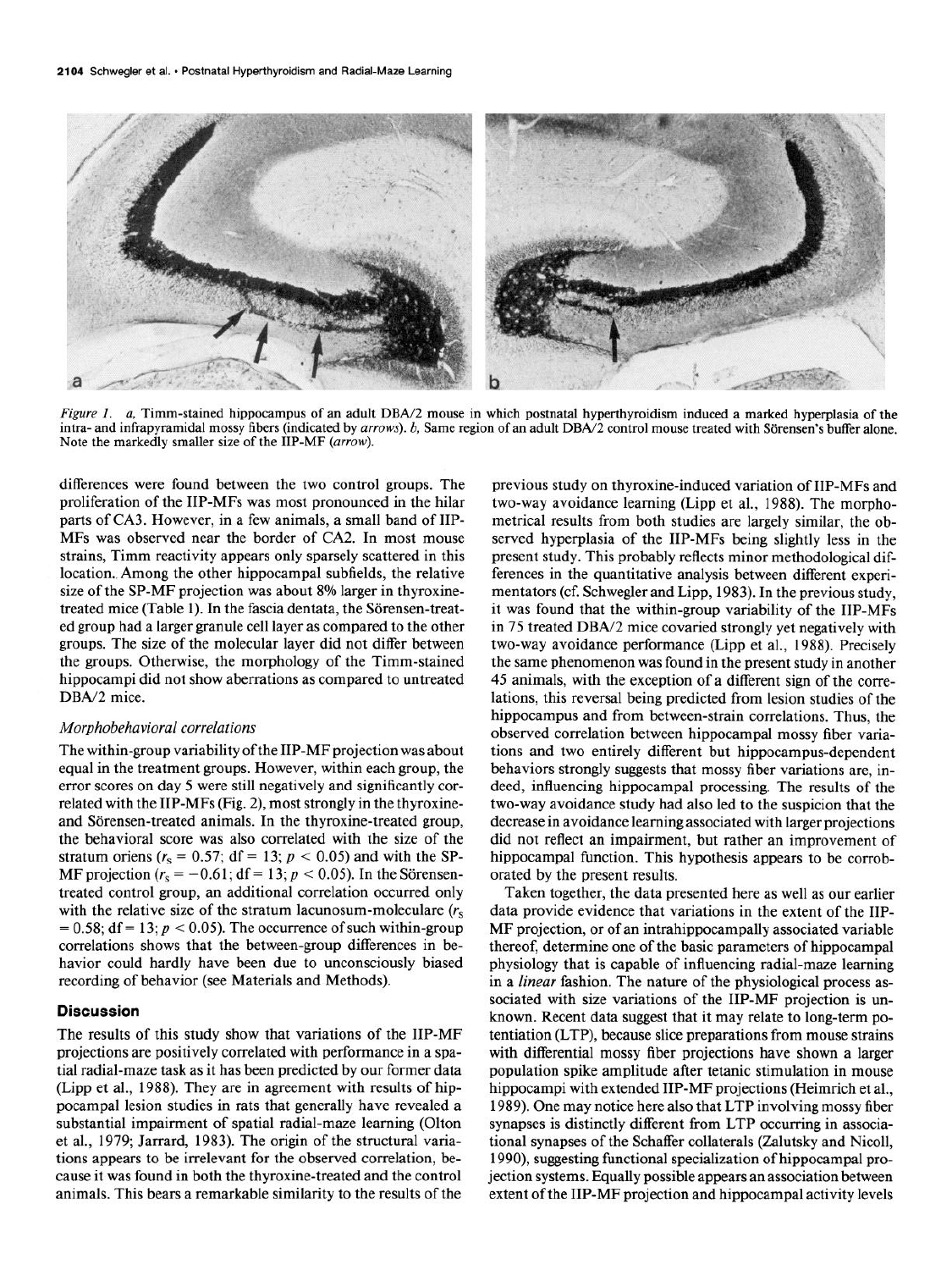



of protein kinase C, which have been shown to correlate with swimming navigation learning in mice (Wehner et al., 1990). This unknown process might also reflect a functional balance between lamellar (mossy fibers) and associational input (Schaffer collaterals). In this case, one would expect that an increased lamellar input decreases the impact of remote hippocampal regions, keeping the local activity levels resistant towards extraneous influences. Perhaps such local functional stability is necessary for the formation of memory.

Apart from the changes in the IIP-MF projection, the postnatal hyperthyroidism had some visible morphological side effects, such as reduced brain weight. The relatively high, and presumably somewhat toxic, dosage was chosen because earlier studies had shown that predictable alterations of the IIP-MF projections could not be obtained reliably using lower doses. Nevertheless, the observed correlations between IIP-MFs and radial-maze performance are probably not due to side effects of thyroxine. This is suggested by the clear within-group correlations in the controls. One must notice, however, that postnatal hyperthyroidism has been found to impair maze learning and intellectual performance (Eayrs, 1964; Davenport and Gonzalez, 1973; Stone and Greenough, 1975; Daneman and Howard, 1980). In view of these findings, we emphasize that the astonishing observation of beneficial effects of strong hyperthyroidism has only been demonstrated in particular rodent populations characterized by hereditary scanty IIP-MF projections.

Our results lead to the following conclusions: First, the strong effects of early postnatal thyroxine treatment on the IIP-MFs counteract the genetically determined defect of DBA/2 mice in mastering the present spatial working-memory task. Second, this finding seems to be quite robust, because the thyroxineindependent variation induced in the inbred control group also correlates with learning in such a way that animals with larger IIP-MF projections make fewer errors. This is in agreement with our earlier findings that genetically dependent variation of the IIP-MFs also correlates positively with spatial radial-maze learning (Schwegler et al., 1990). Third, behavior covaries with the anatomical trait independent of the origin of the variation in this trait. Fourth, this relationship is strong enough to overcome other effects of hyperthyroidism that might have negative effects on learning performance.

It has now been shown twice, in vastly different test paradigms (shuttle box and radial maze), that behavioral differences of adult mice follow the structural variations of the IIP-MFs rather precisely, regardless of the source of these variations. We conclude that these anatomico-behavioral correlations reflect a functional involvement of the IIP-MFs in the regulation of learning and memory in mice.

### References

- Antelman SM, Brown TS (1972) Hippocampal lesions and shuttlebox avoidance behavior: a fear hypothesis. Physiol Behav 9: 15-20.
- Bolles RC (1970) Species-specific defense reactions and avoidance learning. Psycho1 Rev 77:32-48.
- Crusio WE, Schwegler H, Lipp H-P (1987) Radial-maze performance and structural variation of the hippocampus in mice: a correlation with mossy fibre distribution. Brain Res 425:182-185.
- Daneman D, Howard NJ (1980) Neonatal thyrotoxicosis: intellectual impairment. and craniosynostosis in later years. J Pediatr 97:257- 259.
- Davenport JW, Gonzalez LM (1973) Neonatal thyroxine stimulation in rats: accelerated maturation and subsequent learning deficit. J Comp Physiol Psychol 85:397-408.